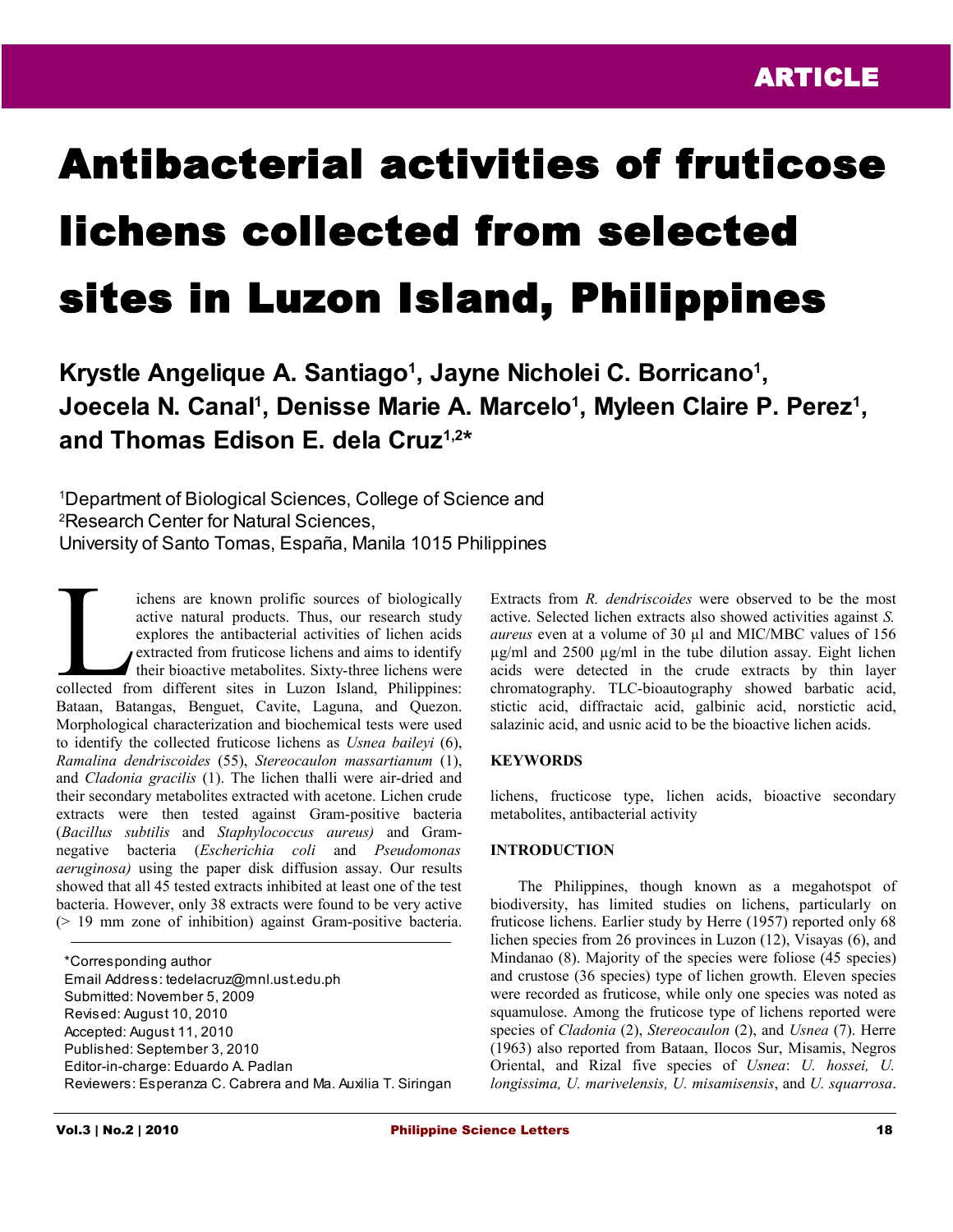Recently, Dulnuan (2006) reported 3 species of lichens with fruticose type of growth from a total of 52 lichen genera collected in Ifugao, Mountain Province. The total number of lichen species credited now for the Philippines is 790 (DENR 1999; Tacio 2004).

Lichens are good sources of biologically active secondary metabolites. They have been used as medicine in treating wounds, stomach diseases, and whooping cough in America and in Europe (Crockett et al. 2003; Rankovic et al. 2007). They are also reported to produce secondary metabolites with antimicrobial and anticancer activities (Ingólfsdóttir et al. 1985; Manojlovic et al. 2000; Gulluce et al. 2006; Rankovic et al. 2007). However, in spite of their potential as sources of drugs, the biological activities of Philippine lichens remain less studied. Quisumbing (1951) earlier reported the medicinal properties of fruticose lichen *Usnea philippina*. Santos et al. (1964) tested the biological activities of these lichens and other fruticose lichens, e.g., *Usnea* sp., *Ramalina* sp., and *Stereocaulon* sp., and reported their inhibitory activities against Gram-positive bacteria such as *Micrococcus pyogenes* var *aureus* 209 P (syn=*Streptococcus pyogenes*), penicillin-resistant *Micrococcus pyogenes* var *aureus, Bacillus subtilis*, and the acid-fast bacilli, *Mycobacterium tuberculosis* 607. Interestingly, the latter is known to have acquired resistance against major anti-TB drugs due to incomplete or partial treatment and necessitates treatment with new antibiotics (WHO 2009). Santos and Mondragon (1969) also conducted thin layer chromatographic analysis of these lichens and detected the following lichen acids: salazinic acid, stictic acid, usnic acid, barbatic acid, protocetraric acid, zeorin, atranorin, lecanorin, and homosekikaic acid. However, it was not reported whether any of these metabolites is responsible for its antibacterial activities.

The search for novel bioactive secondary metabolites is of primary concern since infectious diseases are continuously emerging and re-emerging. For example, *Mycobacterium tuberculosis* infects approximately 9 million new individuals every year with 1.7 million deaths annually (WHO 2009). Since lichens offer alternative sources of bioactive metabolites, our study explores the antibacterial activities of fruticose lichens belonging to the genera *Cladonia*, *Ramalina*, *Stereocaulon*, and *Usnea* collected from selected provinces of Luzon. It is hoped that the lichen acids extracted from these species may be potentially novel and biologically active against emerging and re-emerging diseases.

# **MATERIALS AND METHODS**

## **Collection sites**

The Luzon Island  $(14^{\circ} 35' N, 121^{\circ} 00 E)$  is located on the northern part of the Philippine archipelago. It is bounded by the Philippine Sea on the east and the South China Sea on the west. The Luzon Island, the largest in the Philippines, has a typical tropical climate with two distinguishable seasons: the wet and dry. Fruticose lichens were collected from six provinces in

Luzon Island, Philippines: (1) Laguna Province (200 meters above sealevel, masl): Los Baños and San Pablo; (2) Benguet Province (1600 masl): Camp John Hay and Baguio City; (3) Cavite Province (640 masl): Silang and Tagaytay City; (4) Batangas Province (600 masl): Lipa City, Lemery, Batulao, Laurel, Alaminos, and Caleruega; (5) Quezon Province (141 masl): Dolores; and (6) Bataan Province (600 masl): Orani and Mt. Natib. Fresh specimens were collected and placed in brown paper bags, air-dried and then stored in dry wooden cabinets until used in the study.

#### **Characterization and identification of fruticose lichens**

All collected fruticose lichens were initially characterized based on morphology and biochemical tests, e.g., (1) growth form: length of thallus and description of branches and branchlets; (2) color and texture of thallus; (3) presence or absence of reproductible structures (apothecium); and (4) thalline spot test (K, KC and C test). For the thalline spot test, the upper cortex of each specimen was initially scraped off with a razor blade to expose the medulla. Then, different chemical reagents, e.g., potassium hydroxide (K) and sodium hypochlorite (C), were spotted directly onto the exposed medulla. Any immediate change in color of the thallus indicates a positive reaction (Hale 1979). Identification was done following comparison of the morphometric and biochemical test results with those in published literature and identification keys, e.g., Herre (1963), Hale (1979), Nash III (1996), and Sipman (2005). Representative specimens were also sent to Mr. Virgilio C. Linis, Botany Division, National Museum of the Philippines, Manila, for the confirmation of the identities of the collected lichens.

#### **Extraction and identification of lichen acids**

One gram, air-dried thalli of 45 representative lichen specimens from the six provinces were initially cut into small pieces, ground using mortar and pestle until powdery and then soaked overnight in 10 ml acetone. Acetone was used for the microscale extraction of the lichen acids as recommended (Huneck and Yoshimura 1996), as most lichen substances are soluble in this solvent. After 24 hours, the extracts were filtered, concentrated by air-drying for  $4 - 5$  days or until the extracts crystallized, and the weight/yield of the crude extracts were determined.

To identify the lichen acids present, the extracted lichen crude extracts were dissolved in acetone to a final concentration of 10 mg/ml. The crude extracts were then spotted on silica gel thin layer chromatography (TLC) plates (silica gel 60  $F<sub>254</sub>$ aluminum plates, Merck) and run in three different solvent systems: (1) Solvent System A: 36:9:1 toluene/dioxane/glacial acetic acid, (2) Solvent System B: 24:18:4 hexane/diethyl ether/formic acid, and (3) Solvent C: 20:3 toluene/glacial acetic acid (Culberson et al. 1972). Each TLC plate was then sprayed with 0.5 ml glacial acetic acid and 1 ml 97 % sulfuric acid and heated at 105°C for 5 minutes to visualize the lichen acids (Santos and Mondragon 1969). The  $R_f$  values for each spot were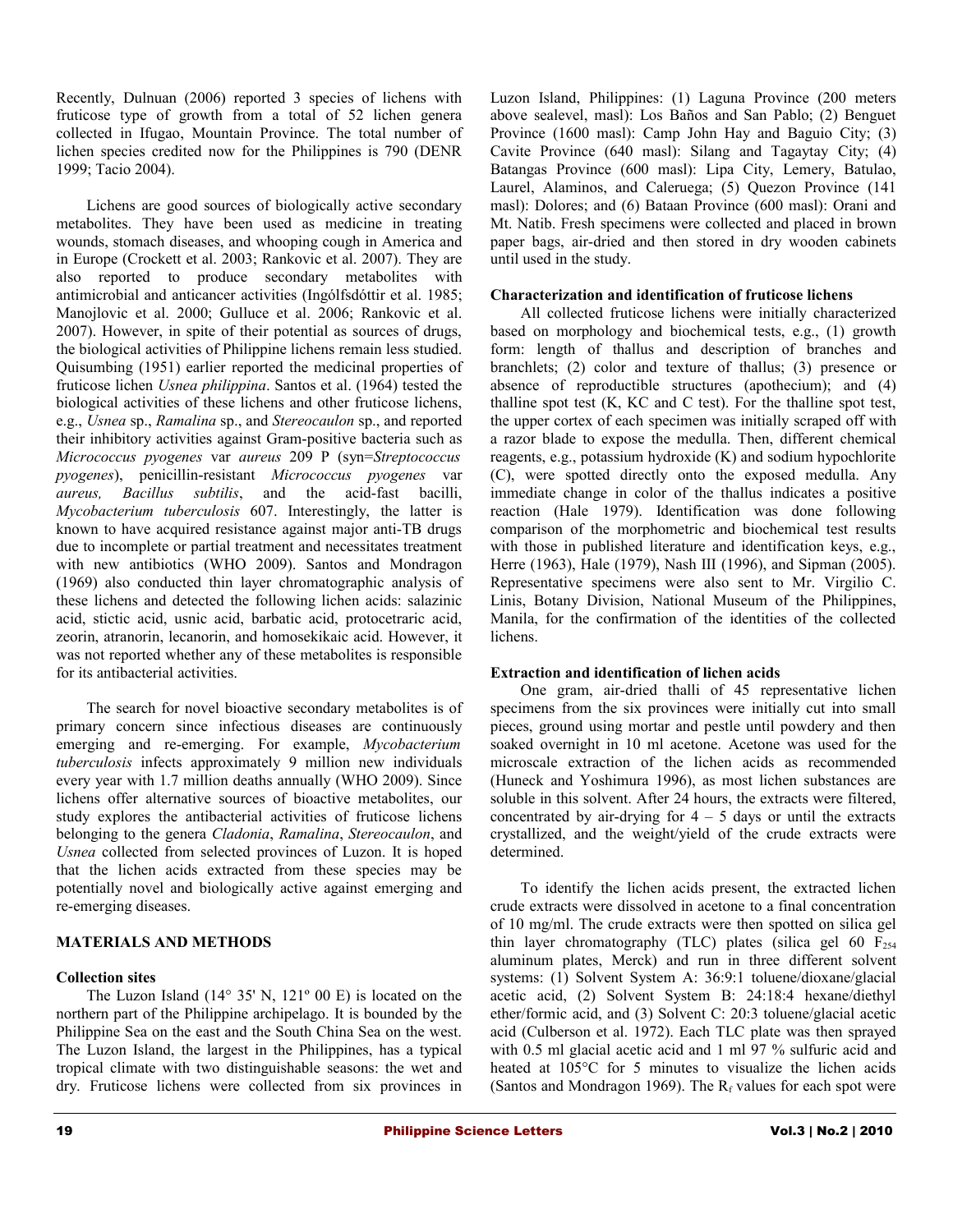determined and compared with selected lichen acid standards: (1) norstictic acid, (2) usnic acid, (3) salazinic acid, (4) caperatic : usnic acid, 25:1, (5) protocetraric acid, (6) stictic : constictic acid, 2:1, (7) diffractaic acid, (8) barbatic acid, and (9) galbinic acid. The lichen acids standards were generously provided by Prof. Dr. Jack A. Elix, Australian National University, Canberra, Australia.

#### **Assay for antibacterial activities of fruticose lichens**

*Paper disk diffusion assay.* The lichen crude extracts (10 mg/ml) from 45 lichen specimens were then tested for their inhibitory activities against representative test bacteria: (1) Gram-positive bacteria: *Bacillus subtilis* and *Staphylococcus aureus*, and (2) Gram-negative bacteria: *Escherichia coli* and *Pseudomonas aeruginosa*. Bacterial cell suspension was prepared from a 24-hour old culture, adjusted to 0.5 McFarland standard, and swabbed on petri plates pre-filled with 25 ml Nutrient Agar (NA, Hi-Media). Antibiotic disks (Whatman) measuring 6 mm in diameter were then placed onto the inoculated NA plates (three disks per plate). Each disk was impregnated with 50 µl lichen crude extracts (10 mg/ml). The positive and negative controls were 50 µl of 10 mg/ml tetracycline (Sigma)/streptomycin (Sigma) and the solvent acetone, respectively. The assay was done in triplicates. Plates were then incubated at 37°C for 18-24 hrs. Following incubation, zones of inhibition including paper disks were then measured with a ruler and recorded. Inhibition zones of the control (acetone), if present, were deducted from those of the lichen extracts. Bioactivity was assessed using the following rating system: (1) very active,  $> 19$  mm zone of inhibition; (2) active, 13-19 mm zone of inhibition; (3) partially active, 10-12 mm zone of inhibition; and (4) inactive,  $\leq 10$  mm zone of inhibition (Quinto and Santos 2005).

To determine the effectivity of the lichen crude extracts at different volumes, four selected lichen extracts (Rd19, Rd26, Rd39 and Ub04) exhibiting antibacterial activities were tested against *S. aureus*. Bacterial suspensions for the test bacterium were prepared as described above. To each paper disk, varying volumes (40  $\mu$ l, 30  $\mu$ l, 20  $\mu$ l and 10  $\mu$ l) of each lichen crude extract (10 mg/ml) were added. The culture plates (in triplicates) were then incubated at 37°C for 18-24 hours. The zones of inhibition were then measured with a ruler, recorded and assessed as described above.

*Tube dilution assay*. To determine the Minimum Inhibitory Concentration (MIC) and/or Minimum Bactericidal Concentration (MBC) of the bioactive lichen crude extracts, tube dilution assay with a two-fold dilution was done (Quinto and Santos 2005). Extracts of Rd06 and Rd42, which exhibited relatively larger zones of inhibition, were tested against the Gram-positive *S. aureus.* Initially, the first tube contained only pure lichen extracts (10 mg/ml). A serial two-fold dilution was done from the second tube up to the  $9<sup>th</sup>$  tube with Nutrient Broth (Hi-Media) as diluent. The 10<sup>th</sup> tube which contained only Nutrient Broth (NB) was the negative control. The  $11<sup>th</sup>$  tube

which contained 10 mg/ml streptomycin was the positive control. The  $12<sup>th</sup>$  tube contained only uninoculated Nutrient Broth and served as the point of comparison for turbidity. All assay tubes were incubated at 37°C for 18-24 hours. The MIC was computed based on the NB assay tube with the least concentration of lichen extract that showed absence of growth or turbidity. For the determination of the MBC, the three assay tubes exhibiting the least MIC were streaked on NA plates to confirm the presence or absence of growth of the test organism. NA plates were then incubated at  $37^{\circ}$ C for 18-24 hours. Following incubation, the MBC was computed based on the least concentration of crude extract in the NB assay tube that exhibited no growth or colony formation on NA plate.

#### **Identification of the bioactive lichen acids using TLCbioautography**

To determine the bioactive lichen acid/s, eight lichen extracts from representative lichen species (Rd40, Rd38, Rd44, Ub31, Sm13, Cg32, Ub39 and Rd42) were initially spotted on TLC plates. The TLC plates were then run in Solvent System A (36:9:1 toluene/dioxane/glacial acetic acid) (Culberson et al. 1972) and the spots were visualized under ultraviolet (UV) light (254 nm). Identification of the lichen spots was done following comparison with the lichen acid standards. Prior to the TLCbioautography, the TLC plates were allowed to air-dry for at least 24 hours to remove any traces of the solvent system. A bacterial suspension was prepared from a 24-hour old *S. aureus* culture, adjusted to 0.5 McFarland Standard. About 100 µl of the bacterial suspension were mixed with 100 ml cooled, melted NA. The seeded NA was poured on top of the base medium (approximately 15 ml solidified NA) and allowed to solidify. The TLC plates were placed on top of the seeded layer and stored for two hours inside a refrigerator. This is to allow the metabolites to diffuse directly into the seeded layer without allowing the growth of the test organism. After two hours, the TLC plates were carefully removed and the culture plates were then incubated at 37°C for 18-24 hours. Following incubation, the spots having zones of inhibition were identified and noted. The identity of the bioactive lichen acid was determined following comparison with the visualized TLC plates.

# **RESULTS**

## **The collected fruticose lichens**

A total of 63 specimens of fruticose lichens were collected from six provinces in Luzon Island: Benguet, Laguna, Batangas, Cavite, Bataan, and Quezon (Table 1). Based on published descriptions of the morphological and biochemical characteristics of lichens, 55 specimens were identified and confirmed as *Ramalina dendriscoides*, 6 as *Usnea baileyi*, 1 as *Cladonia gracilis*, and 1 as *Stereocaulon massartianum*. Among the collection sites, the Batangas province has the most number of collections, totaling 23 specimens, which belonged to the genera *Ramalina* and *Usnea*. On the other hand, the Benguet province has the least number of collections (4 specimens) and with only the genus *Usnea. Ramalina* species were also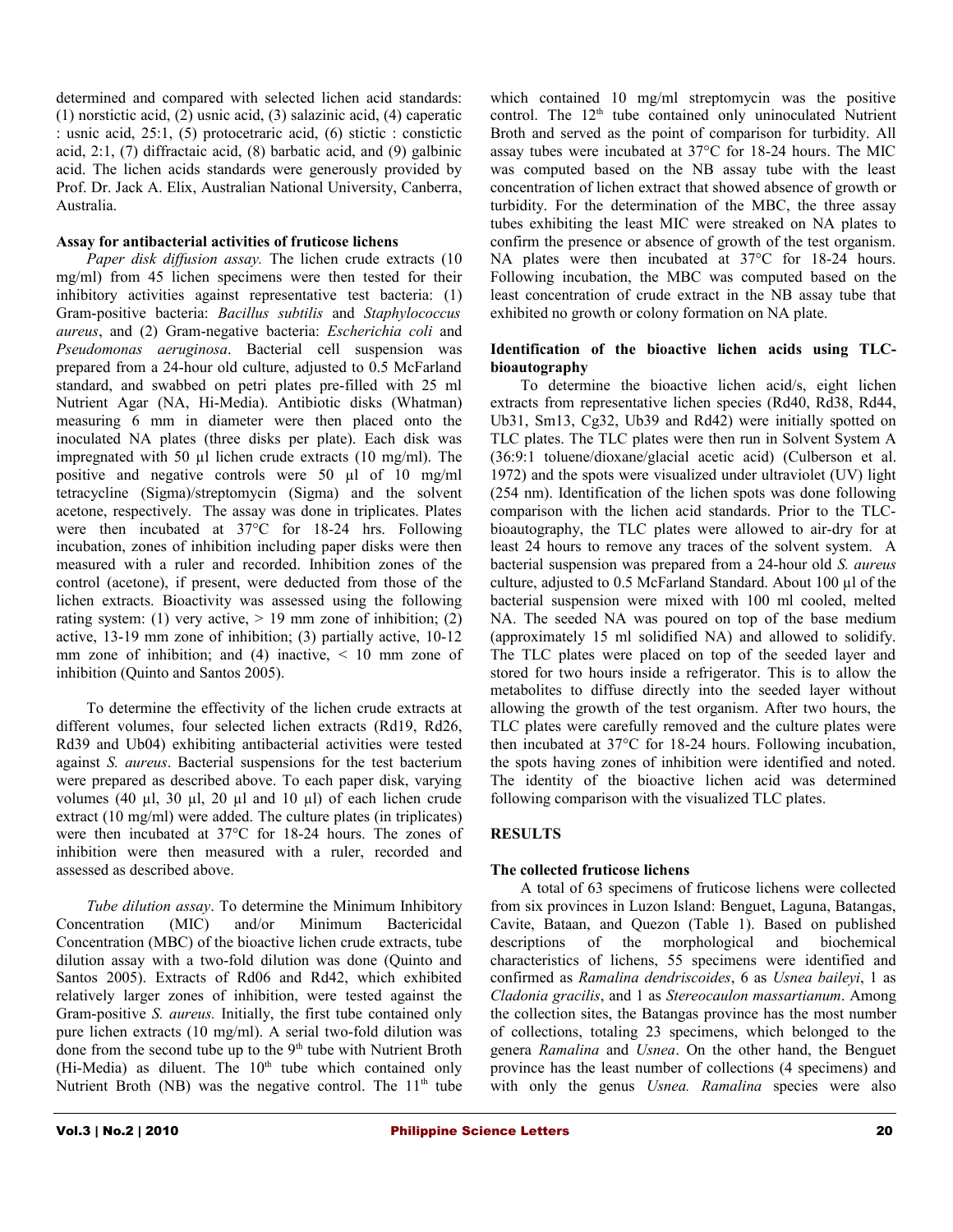**Table 1.** Distribution and thalline spot test results of the four lichen species collected.

|                         |                               | thalline spot test <sup>a</sup> |                            |                           |  |  |
|-------------------------|-------------------------------|---------------------------------|----------------------------|---------------------------|--|--|
| <b>Collection Sites</b> | Species <sup>b</sup>          | K Test<br>(KOH)                 | C Test<br>$(5.25\%$ NaOCI) | <b>KC</b> Test<br>$(K+C)$ |  |  |
| Bataan                  | Usnea baileyi (1)             | Υ                               | <b>NR</b>                  | Υ                         |  |  |
|                         | Cladoria gracilis (1)         | $\, {\bf P}$                    | NR                         | $\mathbb R$               |  |  |
|                         | Stereocaulon massartianum (1) | Υ                               | NR                         | Y                         |  |  |
| Benguet                 | Usnea baileyi (4)             | R/Y                             | R                          | YÆ                        |  |  |
| Batangas                | Ramalina dendriscoides (22)   | R/Y                             | R/Y                        | YÆ                        |  |  |
|                         | Usnea baileyi (1)             | $\mathbb R$                     | $\mathbb{R}$               | $\mathbb R$               |  |  |
| Cavite                  | Ramalina dendriscoides (14)   | R/Y                             | R/NR                       | Y/R/NR                    |  |  |
| Laguna                  | Ramalina dendriscoides (15)   | Y/NR.                           | Y/ NR                      | YANR.                     |  |  |
| Quezon                  | Ramalina dendriscoides (4)    | $\mathbb R$                     | NR                         | $\mathbb R$               |  |  |

<sup>a</sup> Color observed in the thalline spot test and their corresponding class of secondary metabolites

KC test:  $Y$  (yellow) = usnic acid, R (red) = depsides and depsidones

NR = no observable color change in the thalline spot test

<sup>b</sup> Number in parenthesis are the number of specimens tested for each species.

collected from Cavite (14 specimens), Laguna (15 specimens), and Quezon (4 specimens). The two species, *Stereocaulon* and *Cladonia*, were collected only in Bataan.

Though similar species were collected, our thalline spot test results showed variations in their thallus color, and thus, also in the metabolites detected (Table 1). The variation was observed among different specimens of the similar species collected from different sites.

#### **The lichen acids of** *R. dendriscoides***,** *U. baileyi***,** *C. gracilis* **and** *S. massartianum*

Extraction of lichen acids of *R. dendriscoides* with acetone yielded the highest crude extract of up to 8.21% of the total dried weight. On the other hand, *C. gracilis* gave the lowest crude extract yield, only 0.51%. The other two fruticose lichens, *S. massartianum* and *U. baileyi*, gave 3.07% and 6.14% of the total dried weight, respectively.

TLC detected 4 to 6 lichen acids using the three solvent systems used (Figure 1, Table 2). However, specific lichen acids were detected by each of the solvent systems. For example, solvent system A (36:9:1 toluene/dioxane/glacial acetic acid) detected barbatic and salazinic acids while solvent system B (24:18:4 hexane/diethyl ether/formic acid) detected only galbinic and protocetraric acids. Solvent system C (20:3 toluene/glacial acetic acid) detected stictic acid. Furthermore, differences in lichen acids were detected in the two lichen species, *Usnea baileyi* and *Ramalina dendriscoides*. Barbatic acid was observed only in *Ramalina* species. Interestingly, several unidentified spots were also detected: 8 spots for solvent system A and C, and 13 spots for solvent system B.

#### **Antibacterial activities of lichen crude extracts and their bioactive metabolites**

Of the 45 fruticose lichen extracts tested, 38 exhibited inhibitory activities against the Gram-positive bacteria, *S. aureus* and *B. subtilis* (Figure 2, Table 3).

Only ten lichen extracts were found partially active while 7 were recorded as inactive. Two lichen extracts of *R. dendriscoides* (Rd14 and Rd16) from two sites in Batangas

K test:  $Y$  (yellow) = atranorin, R (red) to P (purple) = anthraquinones

C test:  $R$  (red) = m-dihydroxy phenols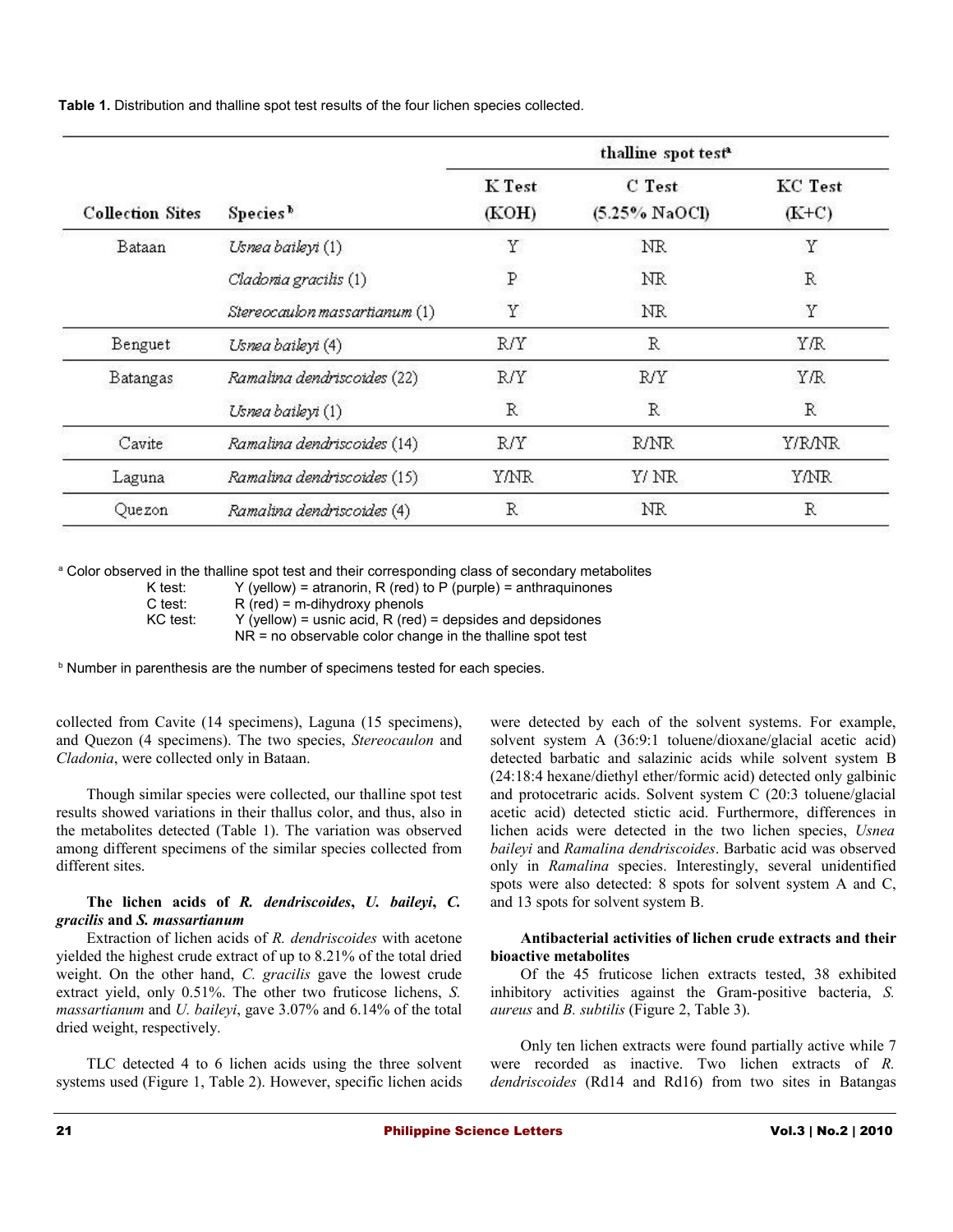| Lichen Acids     | Ramalina dendriscoides |                          |        | Usnea baileyi                 |        |        |
|------------------|------------------------|--------------------------|--------|-------------------------------|--------|--------|
|                  | $\mathbb{A}$           | B                        | С      | А                             | B      | С      |
| Barbatic Acid    | $^{+}$                 |                          |        | ā.                            |        |        |
| Caperatic Acid   |                        |                          |        |                               |        |        |
| Diffractaic Acid | $+$                    | $\overline{\phantom{a}}$ | $+$    | $-1$                          | $+$    |        |
| Galbinic Acid    |                        | $^{+}$                   |        | $\langle \frac{1}{2} \rangle$ | ಾ      |        |
| Norstictic Acid  | $^{+}$                 | $^{+}$                   | $^{+}$ | $^{+}$                        | $^{+}$ |        |
| Protocetraric    |                        | $^{+}$                   |        |                               |        |        |
| Salazinic Acid   | $+$                    | -                        | -      | $+$                           | $\sim$ |        |
| Stictic Acid     | $+$                    | ಜನ                       | $^{+}$ | ಕ್ಯ                           | ಜನ     | ÷.     |
| Usnic Acid       | $^{+}$                 | $^{+}$                   | $^{+}$ | $^{+}$                        |        | $^{+}$ |

Table 2. TLC profile of lichen species as detected using Solvent Systems A, B, and C<sup>a</sup>.

<sup>a</sup> Solvent System A:

Solvent System A: 36:9:1 toluene/dioxane/glacial acetic acid<br>Solvent System B: 24:18:4 hexane/diethyl ether/formic acid Solvent System B: 24:18:4 hexane/diethyl ether/formic acid<br>Solvent System C: 20:3 toluene/glacial acetic acid 20:3 toluene/glacial acetic acid

**Table 3**. Bioactivity of lichen extracts against *Staphylococcus aureus* and *Bacillus subtilis*.

|                           | Number of Extracts | Bioactivity against S. aureus*  |        |                  |          |  |
|---------------------------|--------------------|---------------------------------|--------|------------------|----------|--|
| Species                   |                    | Very Active                     | Active | Partially Active | Inactive |  |
| Cladonia gracilis         |                    |                                 |        |                  |          |  |
| Ramalina dendriscoides    |                    |                                 | 24     |                  |          |  |
| Stereocaulon massartianum |                    |                                 |        |                  |          |  |
| Usnea baileyi             |                    |                                 |        |                  |          |  |
| Species                   | Number of Extracts | Bioactivity against B. subtilis |        |                  |          |  |
|                           |                    | Very Active                     | Active | Partially Active | Inactive |  |
| Cladonia gracilis         |                    |                                 |        |                  |          |  |
| Ramalina dendriscoides    |                    |                                 |        |                  |          |  |
| Stereocaulon massartianum |                    |                                 |        |                  |          |  |
| Usnea baileyi             |                    |                                 |        |                  |          |  |

#### <sup>a</sup> Bioactivity was assessed using the following rating system: very active = >19 mm zone of inhibition active = 13-19 mm zone of inhibition partially active = 10-12 mm zone of inhibition inactive = < 10 mm zone of inhibition

showed the highest mean zone of inhibition against *B. subtilis* (29 mm) and *S. aureus* (23 mm), respectively. Analysis of the percentage of lichen specimens with bioactivities showed that majority (76%) were very active against *B. subtilis* (Figure 3). More than 50% of the lichen specimens were active against *S. aureus*.

Against Gram-negative bacteria, only two specimens of *R. dendriscoides* (Rd44 and Rd45, also from Batangas) and one

specimen of *U. baileyi* (Ub04, from Benguet) were partially active against *E. coli* (10 – 12 mm zone of inhibition, data not shown). Seven lichen extracts from *R. dendriscoides* (collected from four provinces) were found partially active against *P. aeruginosa* (10 – 12 mm zone of inhibition, data not shown). So, generally, lichen extracts were not very effective against Gramnegative bacteria *E. coli* and *P. aeruginosa*, but observed to be very effective against Gram-positive bacteria *B. subtilis* and *S. aureus*.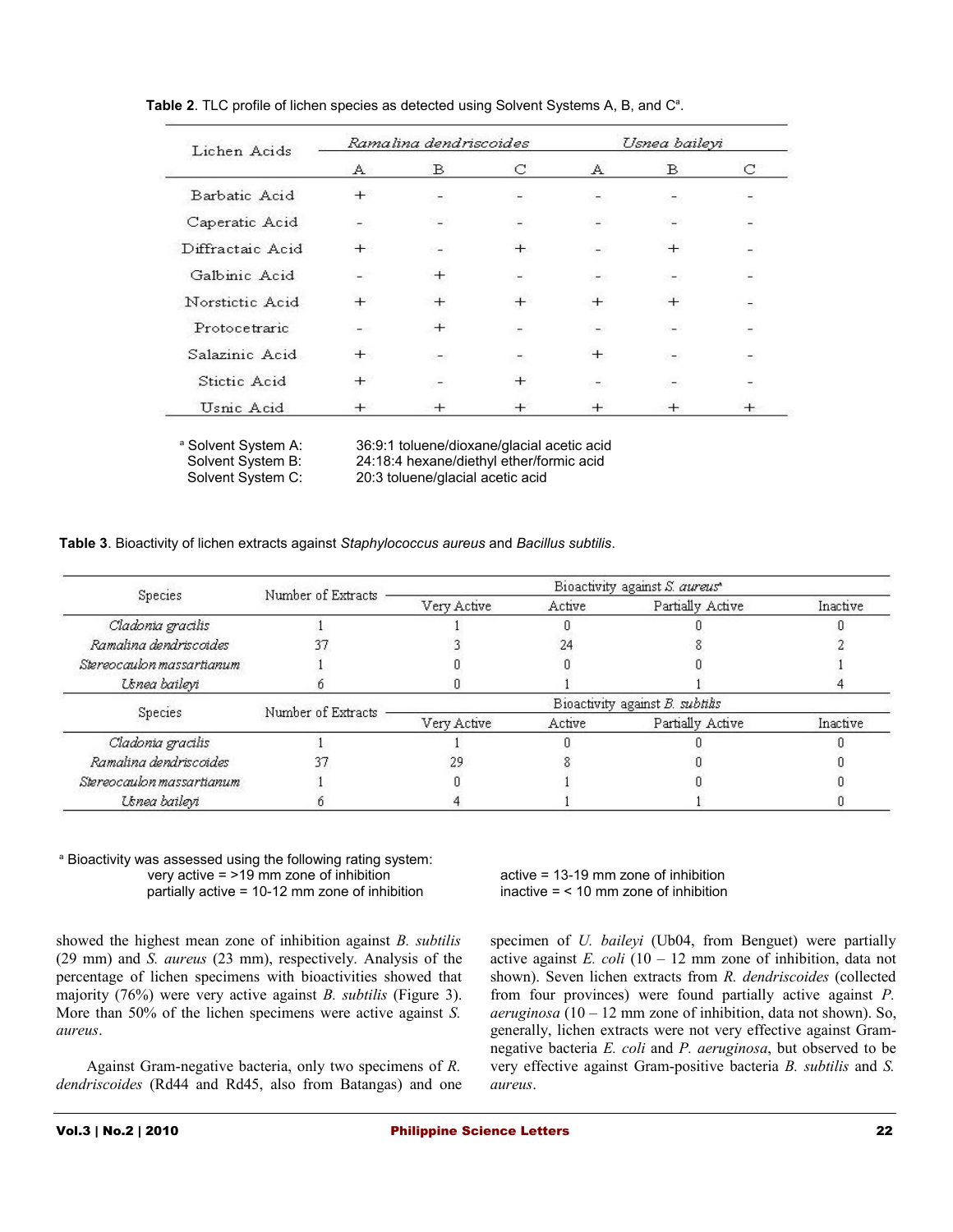## Solvent System A



**Figure 1**. TLC profiles of the lichen extracts run in Solvent Systems A, B and C.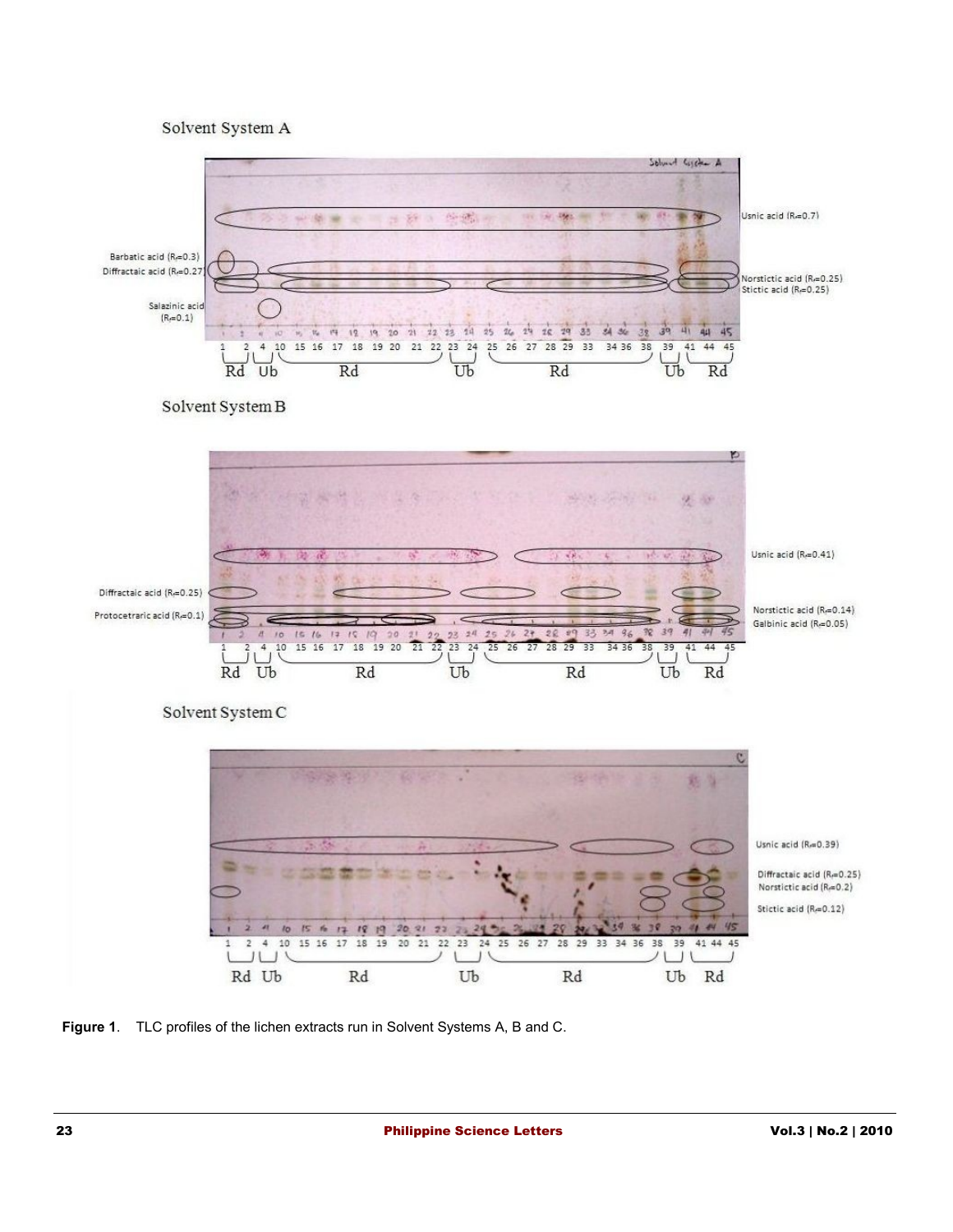

**Figure 2.** Zones of inhibition of 45 lichen extracts (*Ramalina dendriscoides*, Rd; *Usnea baileyi*, Ub; *Cladonia gracilis,* Cg; *Stereocaulon massartianum,* Sm) tested against gram-positive bacteria *S. aureus* and *B. subtilis*. Positive control: tetracycline (10mg/ml) and streptomycin (10mg/ml). Determinations determined in triplicate. Standard deviations are indicated above each bar.

Among the four species of fruticose lichens, *R. dendriscoides* yielded extracts that showed relatively significant activity against Gram-positive test organisms. Twenty-four *R. dendriscoides* extracts were found active against *S. aureus* (Table 3). Moreover, 29 of the *R. dendriscoides* extracts were very active against *B. subtilis* (Table 3). Interestingly, many lichen crude extracts showed zones of inhibition against *B. subtilis* that were of similar size as observed with the antibiotics tetracycline and streptomycin (Figure 2).

Different volumes of four selected lichen crude extracts (Rd19, Rd26, Ub39 and Ub04) also showed inhibitory activities against the tested Gram-positive bacterium *S. aureus* (Figure 4). Rd19, Ub39 and Ub04 extracts were still active even with an extract volume of 30 µl, whereas Rd26 was active only at 40 µl.

The Minimum Inhibitory Concentration and Minimum Bactericidal Concentration of the lichen crude extracts from Rd06 and Rd42 were also determined against *S. aureus*. Rd06 and Rd42 extracts gave MIC/MBC of 156 µg/ml and 2500 µg/ml, respectively.

TLC–bioautography was also done to identify the bioactive lichen acids of 8 lichen extracts of *R. dendriscoides* and *U. baileyi*. Our results showed usnic acid, norstictic acid, salazinic acid, stictic acid, diffractaic acid, barbatic acid, and galbinic acid to be the bioactive lichen acids (Figure 5). Several bioactive spots could not be identified based on the lichen acid standards.

#### **DISCUSSION**

Fruticose lichens remain less explored in the Philippines. Herre (1957) reported only 68 fruticose lichens from different sites within our country. Furthermore, Quisumbing (1951) and Santos et al. (1964) reported the biological activities of these lichens. Since then, very few studies were done on fruticose lichens in our country. In our study, we collected fruticose lichens from 16 sites in 6 provinces: Laguna, Benguet, Cavite, Batangas, Quezon and Bataan. Morphological characterization identified these specimens as *Ramalina dendriscoides, Usnea baileyi, Stereocaulon massartianum*, and *Cladonia gracilis* (Table 1). All of our specimens were found mainly in areas at high elevation (between 141 to 1600 masl) and at a cooler annual temperature of 25°C. Interestingly, *U. baileyi* was found more frequently at high elevations (1600 masl) and mostly on pine trees while *R. dendriscoides* was found at lower elevations and mostly on coconut trees. In our study, we also observed variations in the thalline spot test of all collected fruticose lichens, i.e., differences in the color produced were observed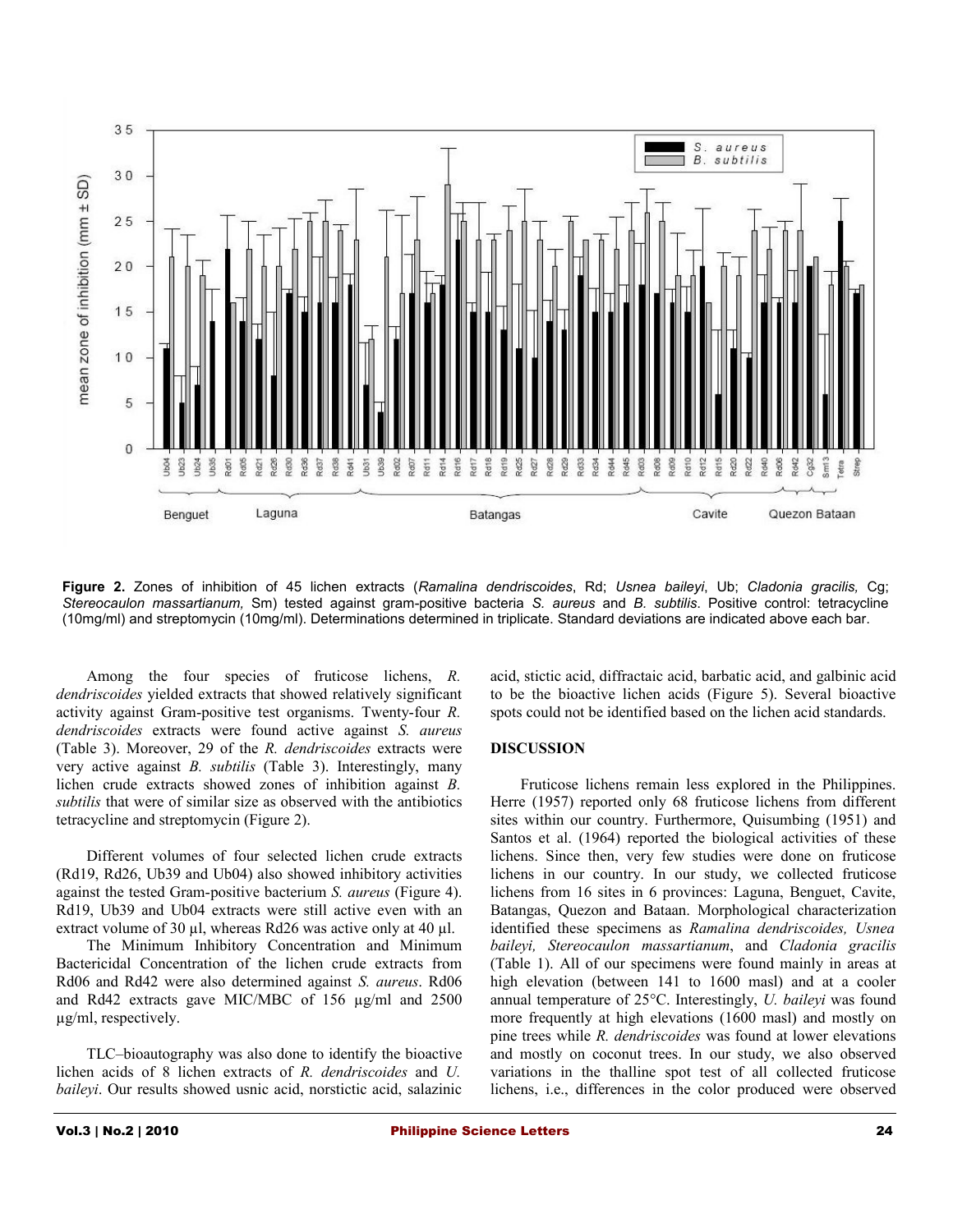

**Figure 3**. Percentage of lichen crude extracts showing bioactivities against *S. aureus* and *B. subtilis.* Assessment of bioactivities: very active (>19 mm zone of inhibition), active (13 – 19 mm zone of inhibition), partially active (10 – 12 mm zone of inhibition); and inactive (<10 mm zone of inhibition).



**Figure 4**. Rd19, Rd26, Ub39, and Ub04 extracts exhibiting zones of inhibitions against *S. aureus* at different volumes (40, 30, 20, and 10 µl) of lichen crude extracts (*Ramalina dendriscoides*, Rd; *Usnea baileyi*, Ub).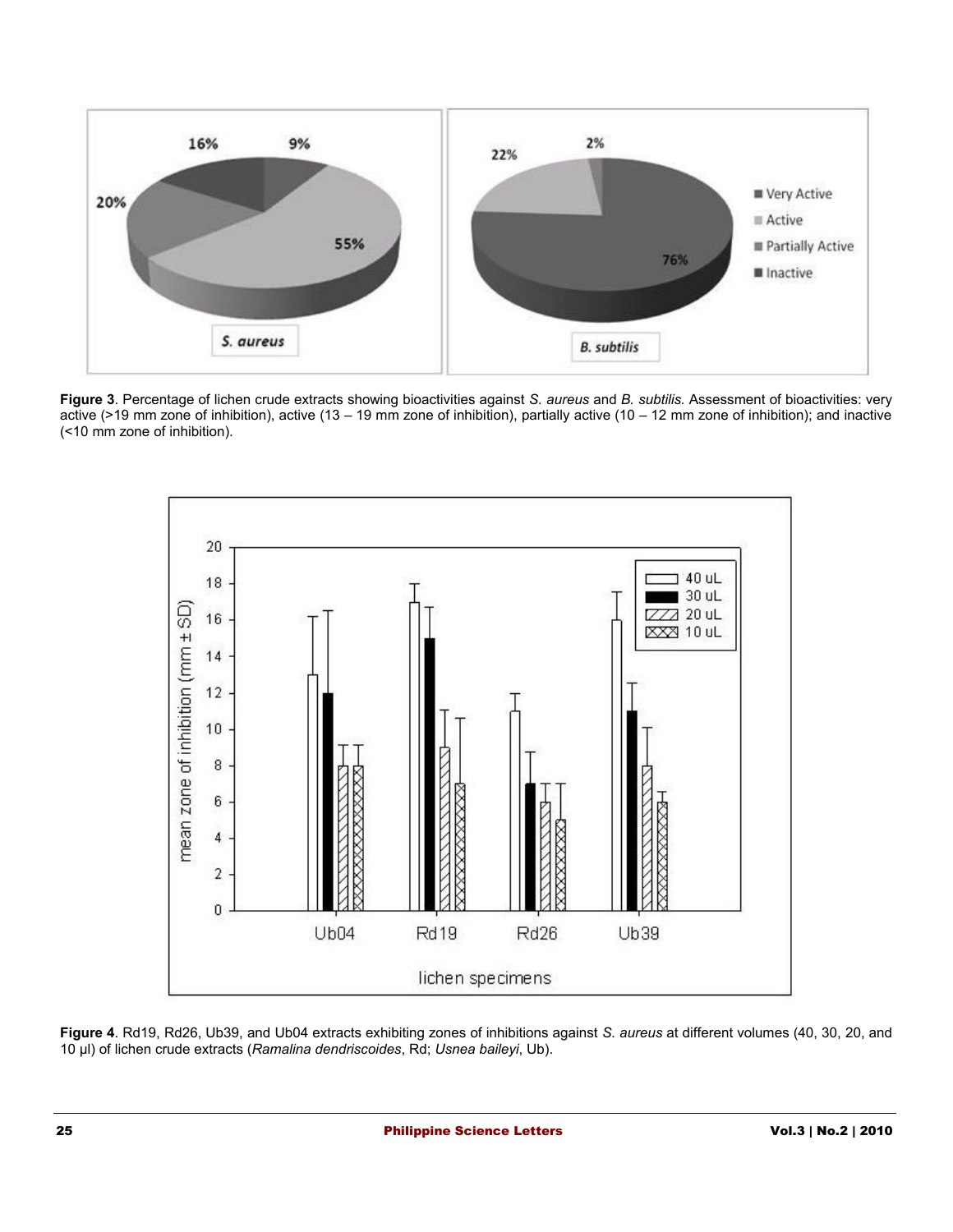

**Figure 5.** Bioactive lichen acids, galbinic, barbatic, and usnic acids, detected from Rd40 crude extract showed inhibition of *S. aureus* (A). Bioactive galbinic acid, together with four unidentified bioactive metabolites from Rd38 crude extract, also showed inhibition of *S. aureus* (B).

among the different species and among the different specimens of similar species (Table 1). Nash III (1996) indicated that synthesis of secondary metabolites within lichen populations of same species could be due to many factors, e.g., differences in the mycobiont component or total loss of major compounds typically present in thalli, or differences in the secondary

metabolites or their biosynthetic origins. Thus, variability is probably innate and not correlated with their ecological preferences (Nash III 1996). In our study, only 17 *R. dendriscoides* specimens, four *U. baileyi*, and one *S. massartianum* showed the presence of yellow and red colors in the K test. Nash III (1996) and Sipman (2005) reported that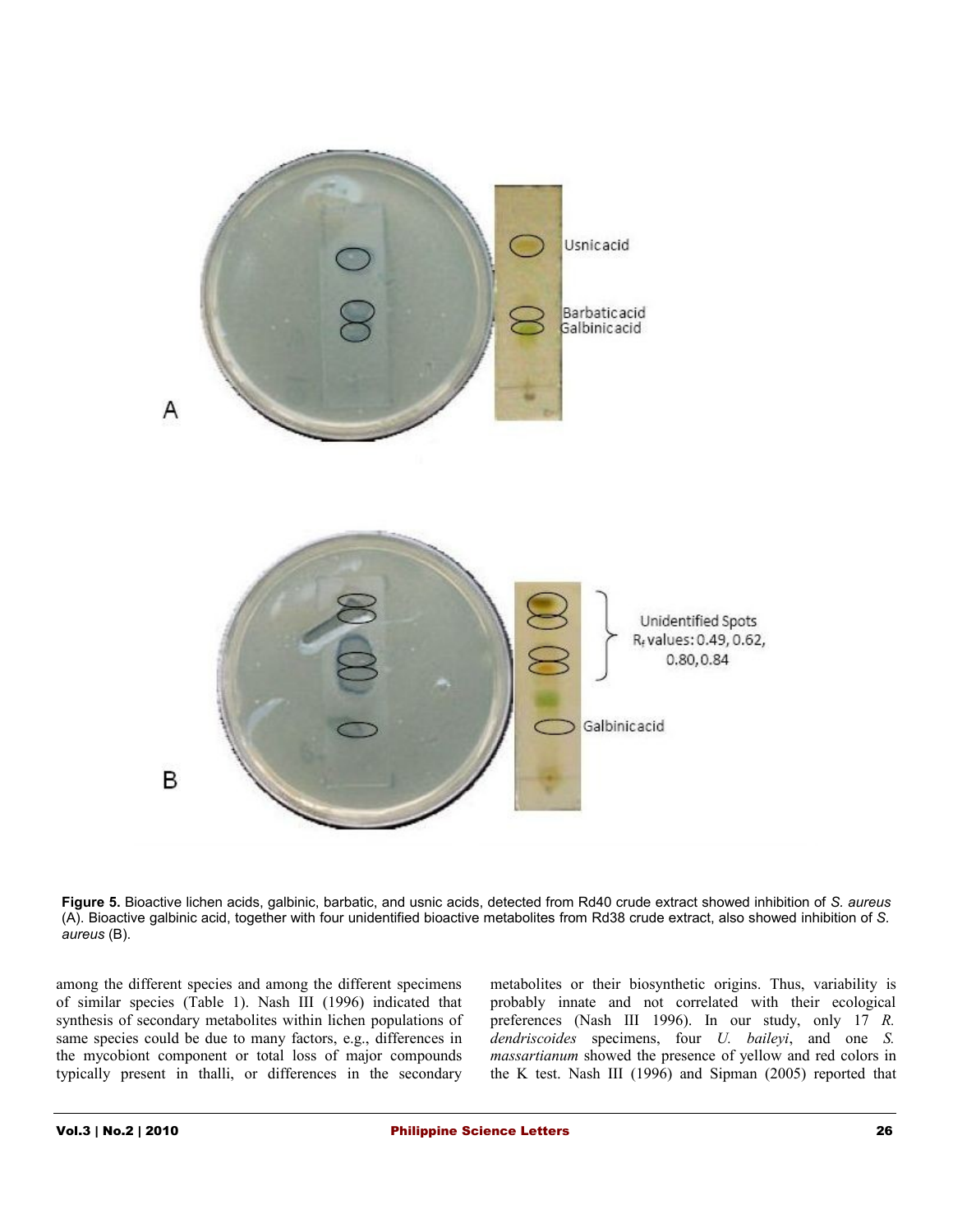these results confirmed the presence of atranorin and other related compounds (yellow color in the thalline spot test), as well as anthraquinone pigments (red color in the thalline spot test). Atranorin was reported as a moderate enzyme inhibitor, while anthraquinones have antiviral activity (Müller 2001). For the C test, only two *R. dendriscoides* and two *U. baileyi* specimens showed red color, indicating the presence of *m*dihydroxyphenols (Nash III 1996). As similarly observed with the K test, the majority of *R. dendriscoides, U. baileyi, S. massartianum*, and *C. gracilis* showed yellow color which indicates the presence of usnic acid (Nash 1996; Sipman 2005).

The wide variety of biological activities of lichens is generally correlated with their special ecological niche and with the production of metabolites that are involved in their antimicrobial actions (Boustie and Grube 2005). However, the choice of solvent system also greatly influences the lichen acids that will be detected. In our study, solvent systems A, B, and C were used because these solvent systems can easily detect lichen acids. To visualize the lichen acids, a spray reagent containing 0.5 ml anisaldehyde in 50 ml glacial acetic acid and 1 ml 97 % sulfuric acid was used following charring at 105°C. Charring detects the broadest range of compound types, including virtually all terpenes and phenolic derivatives in lichens (Nash III 1996). Our results showed that all the lichen crude extracts were positive for usnic acid (Figure 1, Table 2). Most specimens have norsticstic acid, stictic acid, diffractaic acid, galbinic acid and barbatic acid. Interestingly, stictic acid was also found in the genera *Pertusaria* and *Roccella* (Saenz et al*.* 2006). On the other hand, diffractaic and barbatic acids were found in *Hypogymnia hengduanensis* (Jiang-Chun and Wang-Fu 1998), while norstictic and barbatic acids were detected in the genus *Xanthoparmelia* (Giordani et al*.* 2002; Nash III 1996). In comparison, Santos and Mondragon (1969) detected salazinic, stictic, usnic, protocetraric, barbatic, atranorin, homosekikaic, and zeorin acids in the lichen specimens of *Usnea, Ramalina, Stereocaulon, Parmelia*, and *Crocynia* collected from the Philippines. In our study, three lichen acids, norstictic, diffractaic, and galbinic acids, were detected from our specimens but were absent from the same specimens in the previous study (Santos and Mondragon 1969). Caperatic and constictic acids were also not visualized in the three solvent systems we used. Fourteen lichen metabolites were detected with TLC. Twentyone lichen spots could not be identified.

The lichen specimens were then tested for their biological activities, specifically for their antibacterial activities. Species of *Ramalina, Stereocaulon*, and *Cladonia* were previously reported to possess bioactive metabolites and thus, were used in medicinal, perfumery, and cosmetics industries (Ingólfsdóttir 2002). Müller (2001) likewise reported lobaric acid from species of *Stereocaulon*, which showed anti-inflammatory activities. Lichen extracts and their components also have antimicrobial activities (Rankovic et al. 2007). In our study, we tested the antibacterial activities of the lichen crude extracts. Of the 45 extracts tested, 34 and 4 lichen extracts were found very active

against *B. subtilis* (16 – 29 mm zone of inhibition) and *S. aureus* (4 – 23 mm zone of inhibition), respectively (Figure 2, Table 3). Similarly, Santos et al*.* (1964) observed that 30 of the 38 lichen extracts tested inhibited at least one of the 12 test microorganisms, particularly the Gram-positive test bacteria. Some of the lichen crude extracts gave big zones of inhibition against *B. subtilis* and *S. aureus* as similarly observed with the antibiotics tetracycline and streptomycin (Figure 2). The lichen crude extracts were also active even at lower volumes (Figure 4). More than 71% of the lichen extracts tested were reported as active and very active (Figure 3). Furthermore, the MIC/MBC of Rd06 and Rd42 lichen extracts against *S. aureus* was determined to be 156µg/ml and 2,500 µg/ml, respectively. *S. aureus* was used as test organism due to its clinical importance. Of note, the lichen crude extracts can be later tested against methicillinresistant *S. aureus*. However, the MIC values of these two lichen extracts were greater than the expected MIC value of the control antibiotic tetracycline (Andrews 2001). Other studies also confirmed several lichen metabolites to be active against Grampositive microorganisms. For example, Saenz et al*.* (2006) found that 4 species of lichens, namely, *Ramalina canariensis, R. subfarinacea, Cladonia firma*, and *Leconara moralis*, were most active against Gram-positive bacteria. The bactericidal action was attributed to the presence of usnic acid and other bioactive acids such as lichesterinic, stictic, evernic, and ursolic acids. These metabolites may be involved in a synergistic manner. Interestingly, the active centers of usnic acid molecule seem to be the benzofuran or dihydrodibenzofuran nucleus, the phenolic hydroxyl groups, and the 4,4a-double bond in the dihydroaromatic ring. The antibiotic action of usnic acid is due to the inhibition of oxidative phosphorylation (Asahina and Shibata 1954; Nash III 1996). However, very few of our lichen crude extracts showed inhibitory activities against Gram-negative bacteria. Burkholder et al. (1944) reported that no inhibitory activities were observed against *E. coli* by the 42 lichens tested. Due to a limited number of specimens, we could not pursue our observation of partial or limited activity against *E. coli* and *P. aeruginosa*.

TLC-bioautography was also conducted to detect the bioactive lichen acids. Our results showed galbinic acid, salazinic acid, usnic acid, norstictic acid, stictic acid, diffractaic acid, and barbatic acid to be the bioactive lichen acids (Figure 5). Stictic acid was detected in *Cladonia* species, while species of *Usnea* contained norstictic, usnic and diffractaic acids. *Ramalina* species, on the other hand, have usnic and barbatic acids as their bioactive metabolites. Interestingly, galbinic acid was the most commonly detected bioactive lichen acid among the representative lichen extracts. Nash III (1996) and Müller (2001) classified galbinic acid and three other lichen acids, salazinic acid, norstictic acid, and stictic acid, as depsidone. This metabolite was reported to have an anti-inflammatory effect and as an anti-constrictor in smooth muscles of humans (Müller 2001). Usnic acid was classified as dibenzofuran (Nash III 1996) and exhibits antiviral, antiprotozoal, antiproliferative, antiinflammatory, and analgesic activities (Ingólfsdóttir 2002). Its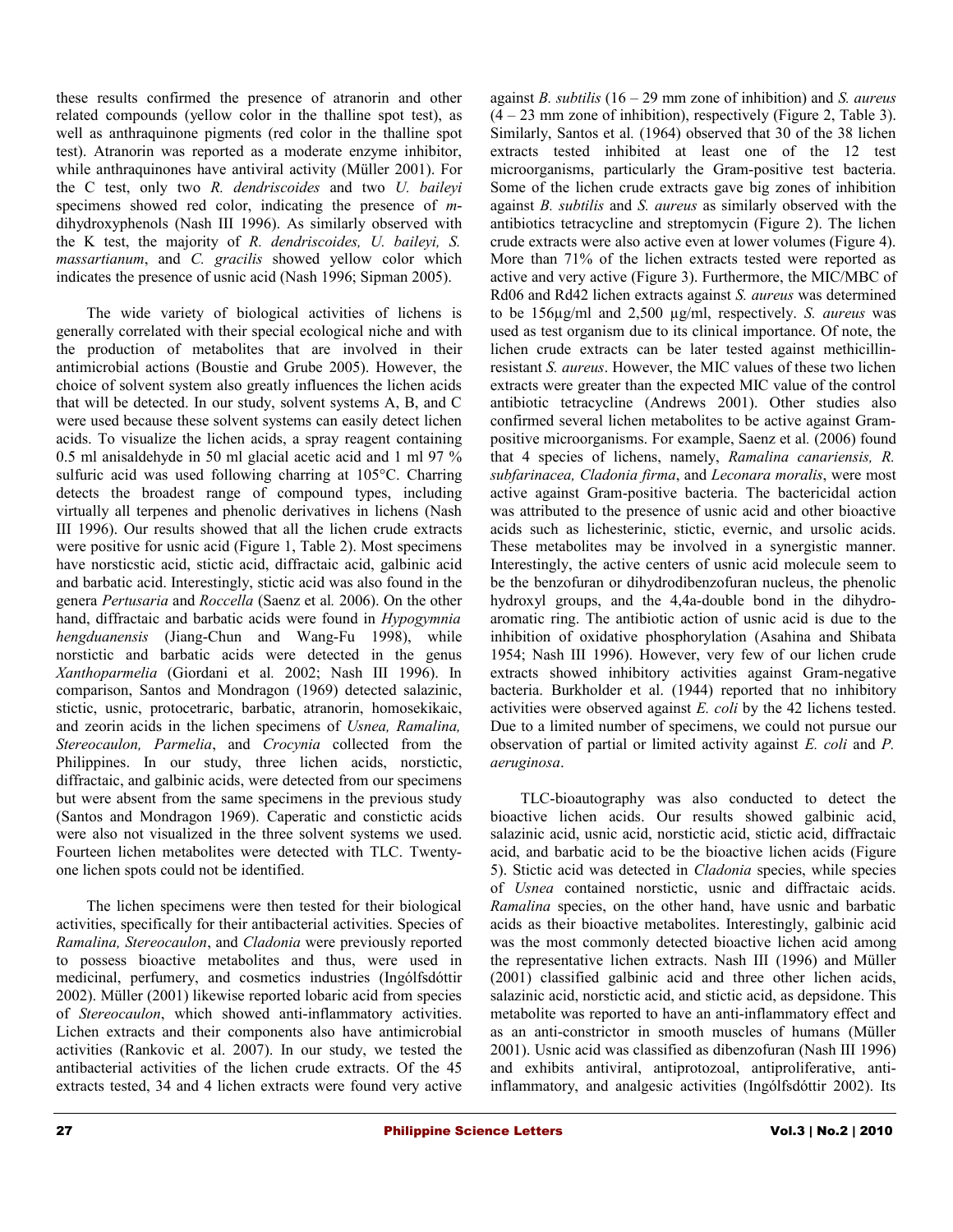antibiotic action is due to the inhibition of oxidative phosphorylation, thereby, inhibiting oxygen consumption, electron transport chain, and other key mitochondrial functions in cells (Nash III 1996; Frankos 2005). In our study, several spots exhibiting bioactivity could not be identified (Figure 5). Two spots from *U. baileyi* (Rf values: 0.54, 0.13), 7 spots from *R. dendriscoides* (Rf values: 0.41, 0.42, 0.48, 0.49, 0.62, 0.80, 0.84), 3 spots from *C. gracilis* (Rf values: 0.47, 0.51, 0.60), and 1 spot from *S. massartianum* (Rf value: 0.42) could not be identified and, perhaps, are new bioactive metabolites.

## **CONCLUSION**

Our study showed the potential of lichens from the Philippines and their crude extracts as new sources of biologically active secondary metabolites. Crude lichen extracts from 4 lichen species were found active against *S. aureus* and *B*. *subtilis.* The good inhibitory activities exhibited against these Gram-positive bacteria show the potential application against emerging multi-drug resistant bacteria, e.g., methicillin-resistant *S. aureus* and Vancomycin-resistant *Enterococcus faecalis*. The presence of unidentified bioactive lichen metabolites indicates the possibility of isolating novel antimicrobial compounds from the lichens in the Philippines.

#### **ACKNOWLEDGEMENT**

The authors would like to thank Prof. Dr. Jack A. Elix, Australian National University, Canberra, Australia for providing us the lichen acid standards, Mr. Virgilio C. Linis, Curator for Lichens and Bryophytes, Botany Division, Philippine National Museum, for the identification of our specimens and for collecting samples of *C. gracilis* and *S. massartianum*, and Ms. Melfei E. Bungihan, Graduate School, University of Santo Tomas, for technical assistance. This study was supported by the University of Santo Tomas – Research Cluster for the Natural and Applied Sciences (UST-RCNAS) research grant. There is no conflict of interest relating to this work.

## **CONTRIBUTION OF THE INDIVIDUAL AUTHORS**

All the authors contributed to the framing of the hypotheses and experimental design, to laboratory or field work, and to data analysis and interpretation. Manuscript preparation was done by Krystle Angelique A. Santiago and Thomas Edison E. dela Cruz.

# **REFERENCES**

- Andrews JM. Determination of minimum inhibitory concentration. J Antimicrob Chemother 2001; 48: 5-16.
- Boustie J, Grube M. Lichens a promising source of bioactive secondary metabolites. Plant Genetic Resources 2005; 3(2): 273-287.
- Burkholder PR, Evans AW, McVeigh I, Thornton HK. Antibiotic activities of lichens. Botany 1944; 30: 250-255.
- Crockett M, Kageyama S, Homen D, Lewis C, Osborn J, Sander L. Antibacterial properties of four pacific northwest lichens. Available from<http://lichens.science.oregonstate.edu/> antibiotics/lichen\_antibiotics.htm, 2003.
- Culberson CF. Improved conditions and new data for the identification of lichen products by a standardized thin-layer chromatographic method*.* J Chromatogr 1972; 72**:** 113-125.
- Department of Environment and Natural Resources (DENR) Philippines. The Philippines' Initial National Communication on Climate Change. Available from [http://unfccc.int/resource/docs/natc/phinc1.pdf,](http://unfccc.int/resource/docs/natc/phinc1.pdf) 1999.
- Dulnuan S. Occurrence of lichen genera and their distribution in the Province of Ifugao, Philippines (Undergraduate Thesis). An independent study for BS Degree in Biological Sciences, Bishop's University, Sherbrooke, Quebec, 2006.
- Frankos V. NTP nomination for usnic acid and *Usnea barbata* herb. Submitted by the Food and Drug Administration, Division of Dietary Supplement Program. Available from http://ntp.niehs.nih.gov/ntp/htdocs/Chem\_Background/ExSu mPdf/UsnicAcid.pdf, 2005.
- Giordani P, Nicora P, Rellini I, Brunialti G, Elix J. The lichen genus *Xanthoparmelia* (Ascomycotina, *Parmeliaceae*) in Italy. Lichenologist 2002; 34(3): 189-198.
- Gulluce M, Aslan A, Sokmen M, Sahin F, Adiguzel A, Agar G, Sokmen A. Screening the antioxidant and antimicrobial properties of lichens *Parmelia saxatilis, Platismatia glauca, Ramalina pollinaria, Ramalina polymorpha, Umbilicaria nylanderiana*. Phytomedicine 2006; 13: 515-521.
- Hale M. How to know the lichens.  $2<sup>nd</sup>$  edition, Dubuque, Iowa: Wm. C. Brown Company, 1979.
- Herre A. New records of Philippine and other tropical pacific with description of five new species. Philipp J Sci 1957; 86**:** 13-34*.*
- Herre A. The lichen genus *Usnea* and its species at present known from the Philippines. Philipp J Sci 1963; 92(1): 41-76*.*
- Huneck S, Yoshimura I. Identification of lichen substance*s*. New York: Springer, 1996.
- Ingólfsdóttir K. Molecules of interest: usnic acid. Phytochemistry 2002; 61: 729-736.
- Ingólfsdóttir K, Bloomfield SF, Hylands PJ. In vitro evaluation